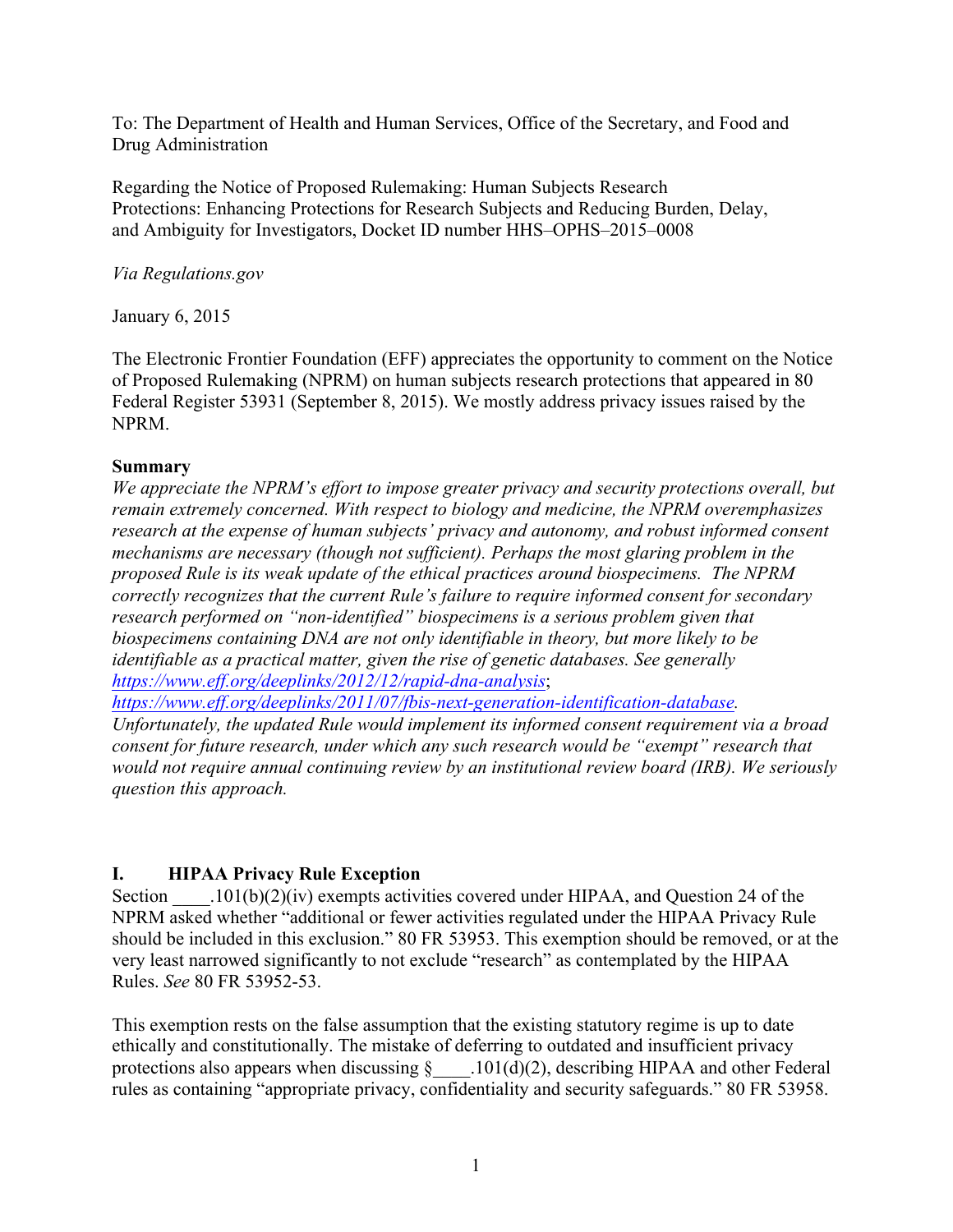As the Supreme Court reaffirmed recently in *Riley v. California*, 134 S. Ct. 2437 (2014) and *United States v. Jones*, 132 S. Ct. 945 (2012), changes in technology and societal expectations often outpace static federal protections. Until *Jones*, individuals lacked any Fourth Amendment "reasonable expectation of privacy" when in public, such as while driving on public roads; until *Riley*, entire smartphones could be searched "incident to arrest" without a search warrant. Therefore, even if HIPAA or other federal privacy statues and regulations have not yet been found to violate a backwards-looking constitutional minimum, they are not designed to bear the kind of burden that this forward-looking ethical rule would put on them.

The Belmont Report principles require more, and any rule based on the principles in the Belmont Report must not abdicate privacy merely because some other statutory regime could conceivably meet some ethical or constitutional minimum.

The Common Rule cannot merely assume that existing law adequately considers the modern importance of respecting patients' autonomy and privacy. An inherent weakness of HIPAA is that its Privacy and Security Rule only applies to "covered entities" and their business associates. When treatment providers and other entities subject to HIPAA disclose data to, for example, state government entities for public health purposes, such data is no longer protected by HIPAA unless the government entity is already subject to HIPAA. *See generally* https://www.eff.org/issues/public-health-reporting.

Furthermore, as we noted in our 2011 comments on the ANPRM, advances in re-identification seriously challenge the value of de-identification, and the technical debate over the arms race between de-identification and re-identification continues. *See, e.g.*, Arvind Narayanan & Edward W. Felten, *No silver bullet: De-identification still doesn't work* (July 9, 2014) http://randomwalker.info/publications/no-silver-bullet-de-identification.pdf. Especially because of the current "big data" and "open data" trends, we repeat our previously expressed concern: "An important aspect of this problem is that re-identifiability is a function of both the putatively de-identified data set and other available data. Thus, it may be impossible to know if data is effectively de-identified, as a dataset that is de-identifiable today may become identifiable tomorrow, after more information is available."

### **II. Technological Advancement Supports More Fine-Grained Consent**

HHS asserts that because of "big data" and algorithms, "when there are appropriate privacy protections in place, the balance between respect for persons and beneficence should come out in favor of facilitating the research, including not requiring informed consent in many instances." 80 FR 53976. In our view, this approach flies in the face of the Belmont Report principles.

It is true that advances in data storage and analysis make research easier now than before, but it also makes it much easier to attach permissions and consent to specimens and to enforce these limitations on consent. HHS cannot merely claim the benefits of big data on the research side without acknowledging the parallel impact it has had on the first Belmont principle of "respect for persons".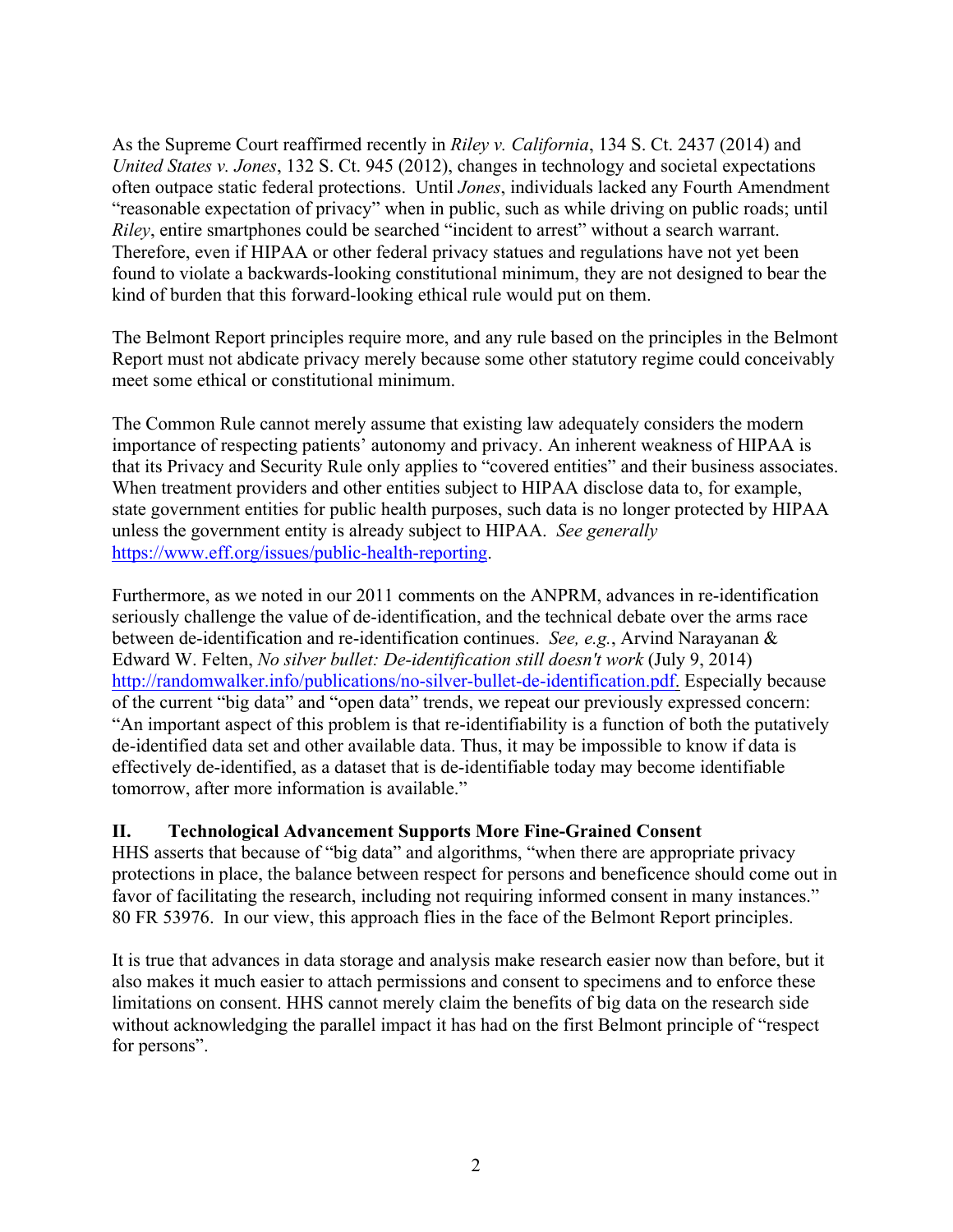First, computational and data-storage advances have increased the ease with which researchers can receive, track, send, and enforce fine-grained consent on the same databases they will be manipulating to perform their research.

Second, this ease of data transfer has had a paradigm-shifting impact on the ability of entities to aggregate deep databases on individuals—the disclosure of which have much more of an impact on patient privacy than the disclosure of databases did in the past. *See generally* Paul Ohm, *Broken Promises of Privacy: Responding to the Surprising Failure of Anonymization*, 57 UCLA L. Rev. 1701, 1704 (2010). As the White House Big Data Review team stated: "The advent of more powerful analytics, which can discern quite a bit from even small and disconnected pieces of data, raises the possibility that data gathered and held by third parties can be amalgamated and analyzed in ways that reveal even more information about individuals. What protections this material and the information derived from it merit is now a pressing question." EXECUTIVE OFFICE OF THE PRESIDENT, BIG DATA: SEIZING OPPORTUNITIES, PRESERVING VALUES 34 (2014), https://www.whitehouse.gov/sites/default/files/docs/big\_data\_privacy\_report\_may\_1\_2014.pdf.

Finally, more than two Belmont Report principles are relevant to the discussion. The third principle requires the consideration of justice, and "big data" analysis can exacerbate hidden biases while its underlying databases often fail to adequately reflect the preferences of historically disadvantaged groups. *See* Big Data: A Tool for Inclusion or Exclusion? FTC REPORT 28, 27 (Jan. 2016), *https://www.ftc.gov/reports/big-data-tool-inclusion-or-exclusionunderstanding-issues-ftc-report*. This approach reflected in the NPRM is an example of when "overreliance on the predictions of big data" results in "not thinking critically about the value, fairness, and other implications of the[] uses of big data" on those historically marginalized by society and human subject researchers. *See id.* at 31.

### **III. Broad Consent**

You requested comment on "the value to the public and research participants of being asked their permission for research use of their data and biospecimens." 80 FR 53965. We believe there is immense value in ensuring that individuals give fine-grained, un-coerced, informed written consent for secondary analyses of each specific biospecimen. We are gravely concerned about any rule permitting innumerable and/or perpetual secondary analyses of biospecimens merely after receiving blanket consent for future secondary uses that fall below a threshold of "identifiable".

As noted above, the current Rule does not require informed consent for secondary research performed on "non-identified" biospecimens. By contrast, the proposed Rule would require "informed consent for the use of stored biospecimens in secondary research (for example, part of a blood sample that is left over after being drawn for clinical purposes), even if the investigator is not being given information that would enable him or her to identify whose biospecimen it is." 80 FR 53936.

Unfortunately, the updated Rule would implement this requirement via a broad consent for future research, under which any such research would be "exempt" research that would not require annual continuing review by an IRB. We seriously question this approach. First, broad consent to future research is arguably the least meaningful form of individual consent. The human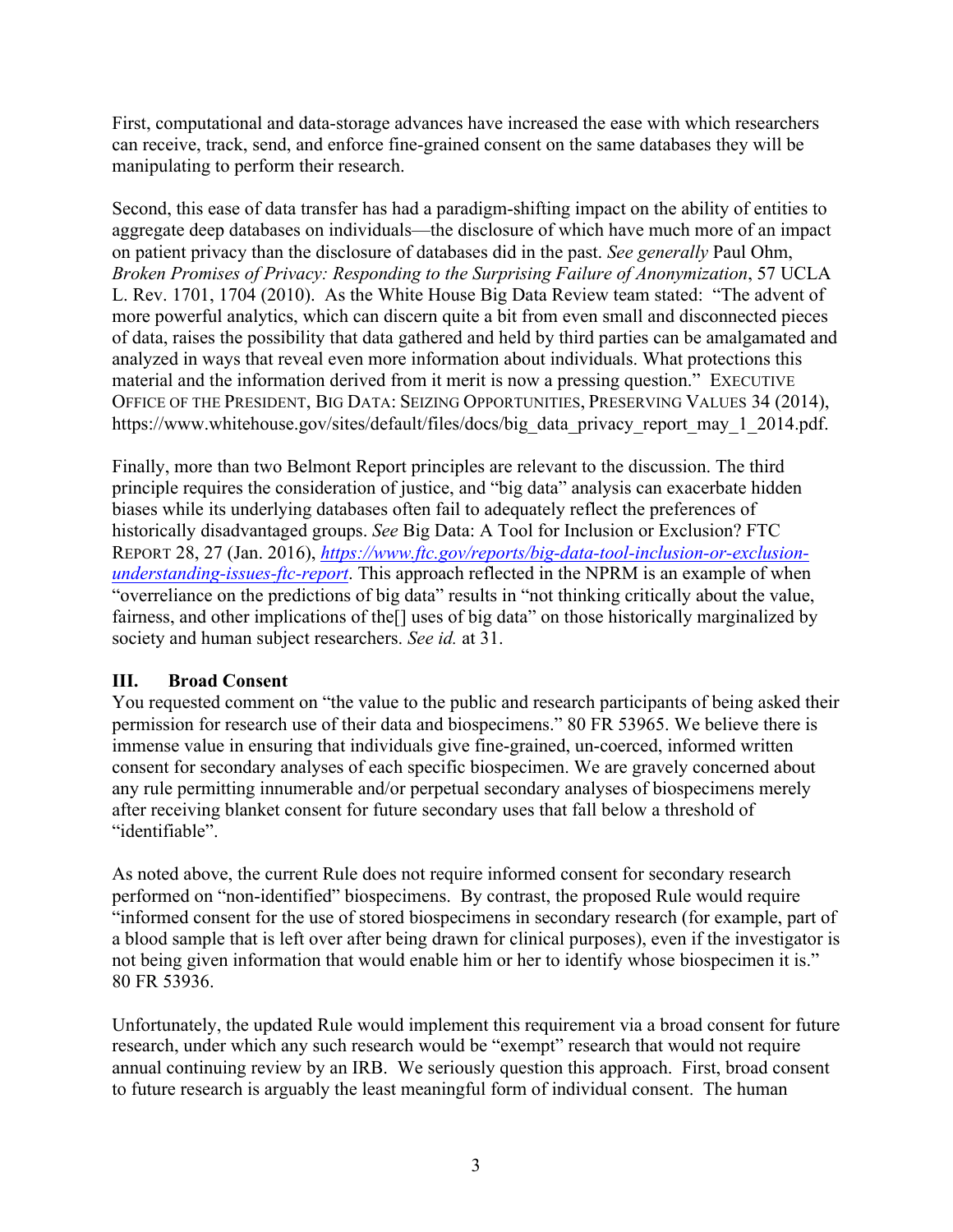subject will not know what the future biospecimen research entails, how it will affect him or her, how the biospecimen or research data will be shared, or which biospecimens they can expect to provide in the time period that this consent is presumed valid for.

Second, while genomic-related research and technology is of great potential benefit, its rapid evolution also presents significant risk and uncertainty to privacy and social control, especially given the increasing use by law enforcement and government of genetic identification. And quite apart from the concerns about government access, use or disclosure of genetic data raises ethical and privacy issues for individuals in the employment and other private-sector contexts. IRBs are a primary mechanism for ethical oversight of research involving human subjects, in partnership with government bodies such as the National Institute of Health's Office for Human Research Protections. Thus, IRBs represent a critical venue for ongoing debate and implementation of ethical norms in the context of concrete proposed research. Exempting this category of research from IRB review undermines this entire oversight process for an area that we expect will present enormous ethical problems as it evolves. Review should at a minimum require specification, evaluation and public disclosure of de-identification protocols.

Even if individual IRBs are satisfied that an individual public researcher is not running a secondary analysis that will allow a person to be identified, this would create a regime in which blanket consent attaches to a series of identifiable specimens and permits innumerable tests so long as they each fall below a uniformly-defined identifiability bar. Trusting individual IRBs to consider whether an individual test is one test too far is unrealistic. Furthermore, different individuals will have different reasonable preferences about which kinds of tests are too invasive of their privacy and when the cumulative effect of individual tests has crossed their individual threshold of comfort.

Therefore, we urge you to reject any notion of "broad consent" unless it is limited to cover only the biospecimen taken at that time, allows human subjects to opt into specific kinds of research while opting out of others, and permits patients to set their own time limit on how long each specimen can be used. The current formulation does not strike the proper balance and violates patients' autonomy rights. Given a sufficiently comprehensible and comprehensive list of the kinds of research proposed, a member of the public could choose to offer absolute broad consent, but should also be permitted to offer targeted broad consent for only certain kinds of secondary research on certain biological specimens limited after a certain period of time elapses.

### **A. Burden of Individual Tracking**

The NPRM does not sufficiently explain why it believes that "individual tracking" of test subjects is too burdensome. This assertion appears on 80 FR 53974 as an explanation for why the NPRM finds blanket broad consent sufficient, and does not require researchers to track individual specimens and how they are tested. ("[I]t was determined that limiting the scope of the broad consent in this manner would be very difficult to implement and would require rigorous tracking on an individual-subject basis. Therefore, this proposal was not included[.]") Claiming that this requirement would be "difficult to implement" is factually questionable, and even if it were burdensome, this burden must be balanced against the added respect for individual autonomy that such a tracking system would bring.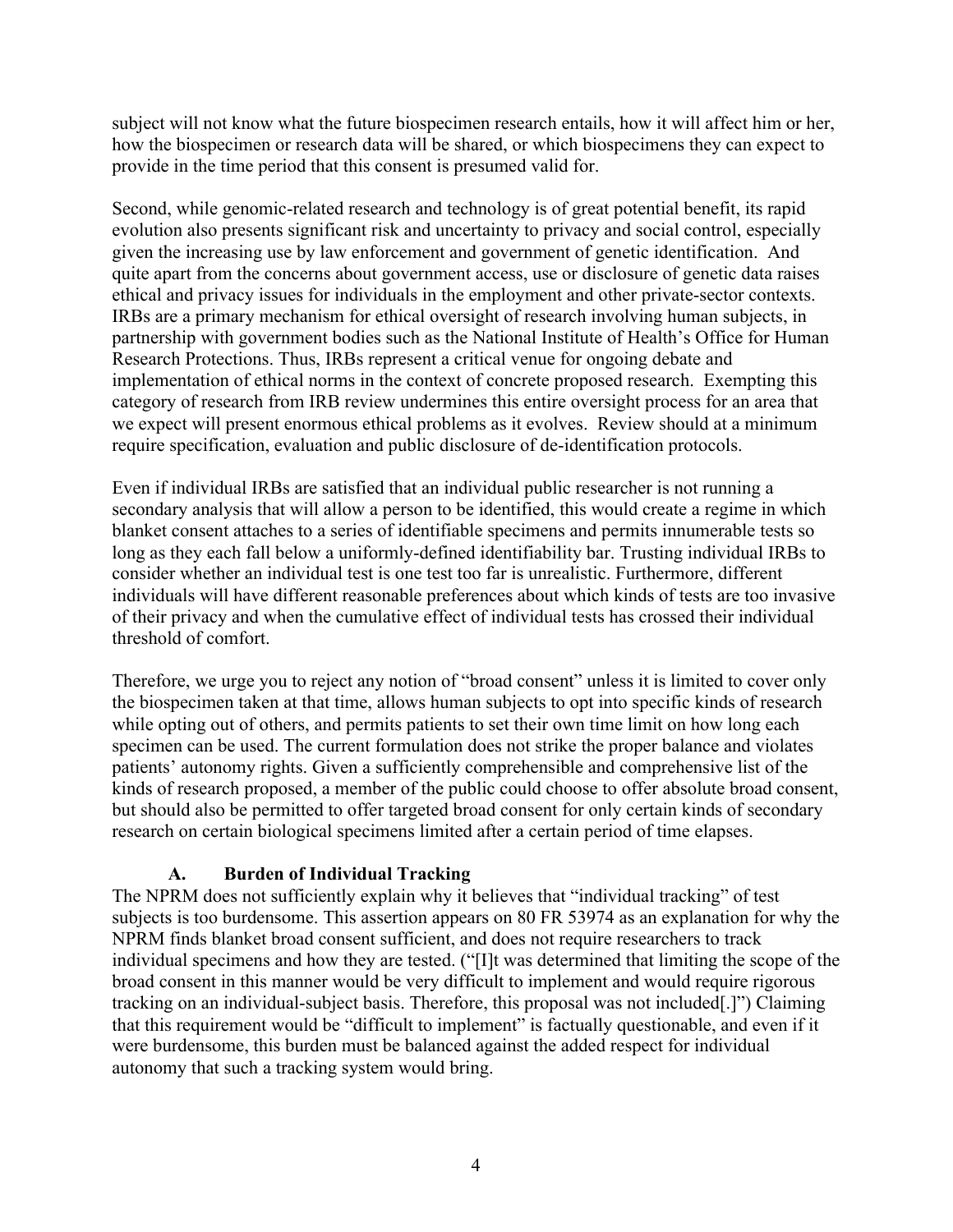### *i. The Burden of Tracking*

Many of the "problems" of tracking specimens disappear if consent is sought after each specimen collection instead of at the beginning of a 10-year period. But even if not, the tracking problems could be addressed easily by requiring the researcher to attach a unique identifier that accompanies any biological specimen used for secondary research. The HIPAA Privacy Rule, for instance, permits a covered entity to assign to, and retain with, the de-identified health information, a code or other means of record re-identification if that code is not derived from or related to the information about the individual and is not otherwise capable of being translated to identify the individual. This is minimally burdensome, and would require either hosting an API (Application Program Interface) that distributes which permissions attach to a particular specimen of a particular individual when queried, or adding additional columns to a properly encrypted/protected/handled database that is sent along with the specimens.

Implementing a tracking system that would enable an individual—or a representative of the public like a state attorney general—to determine who has their specimens and for which purpose would make it much easier to solve many of the other allegedly burdensome problems the NPRM identifies. For example, if the specimens may only be used if the researcher reports which specimens they are using and which information they intend to extract, then the researcher can query the database for fields that record a more fine-grained consent for secondary research. An individual could therefore offer consent for only certain kinds of experiments, and could require that information to be received by researchers before they undertake any experiments. And before a person undertakes research on the specimen, they could be required to confirm that their study fits into the permission granted from the human subject, and to check with the original specimen-collecting researcher to confirm that the cumulative information gathered from the tests will not surpass the human subject's individual de-anonymization threshold.

More fundamentally, even if individual tracking turns out to be a burden on researchers, that is not sufficient to totally ignore the value a tracking process can have on respect for an individuals' wishes. The NPRM notes that this is burdensome, and then fails to perform a balance as to whether this burden is justified. 80 FR 53974. Surely some burdens are justified under the principles in the Belmont Report, and (given the large increase in autonomy that the NPRM admits better tracking would create) *id.,* the decision to list *no* "Non-quantifiable Costs" in Table 24 (summarizing the estimated benefits and costs of obtaining consent to secondary use of biospecimens) is a strong indication that this decision was unsupported by the evidence on the record. 80 FR 54021.

#### *ii. Already Tracking Some Information*

Presumably, some information would already be sent along with the specimen (like the date of collection and the date of broad consent) in order to enforce the proposed 10-year limit. 80 FR 53974 (Question 60 asking for input on 10-year time-limit proposal). If the date and information about the consent given is already recorded directly on the specimen label, then all a tracking system would require would be a unique identifier leading to more information about the consent written on the same label. A researcher could then use this information to look up the specimen in the accompanying spreadsheet sent with the specimen, or could access an API (maintained online either by the researcher, their institution, or some centralized agency) that will return what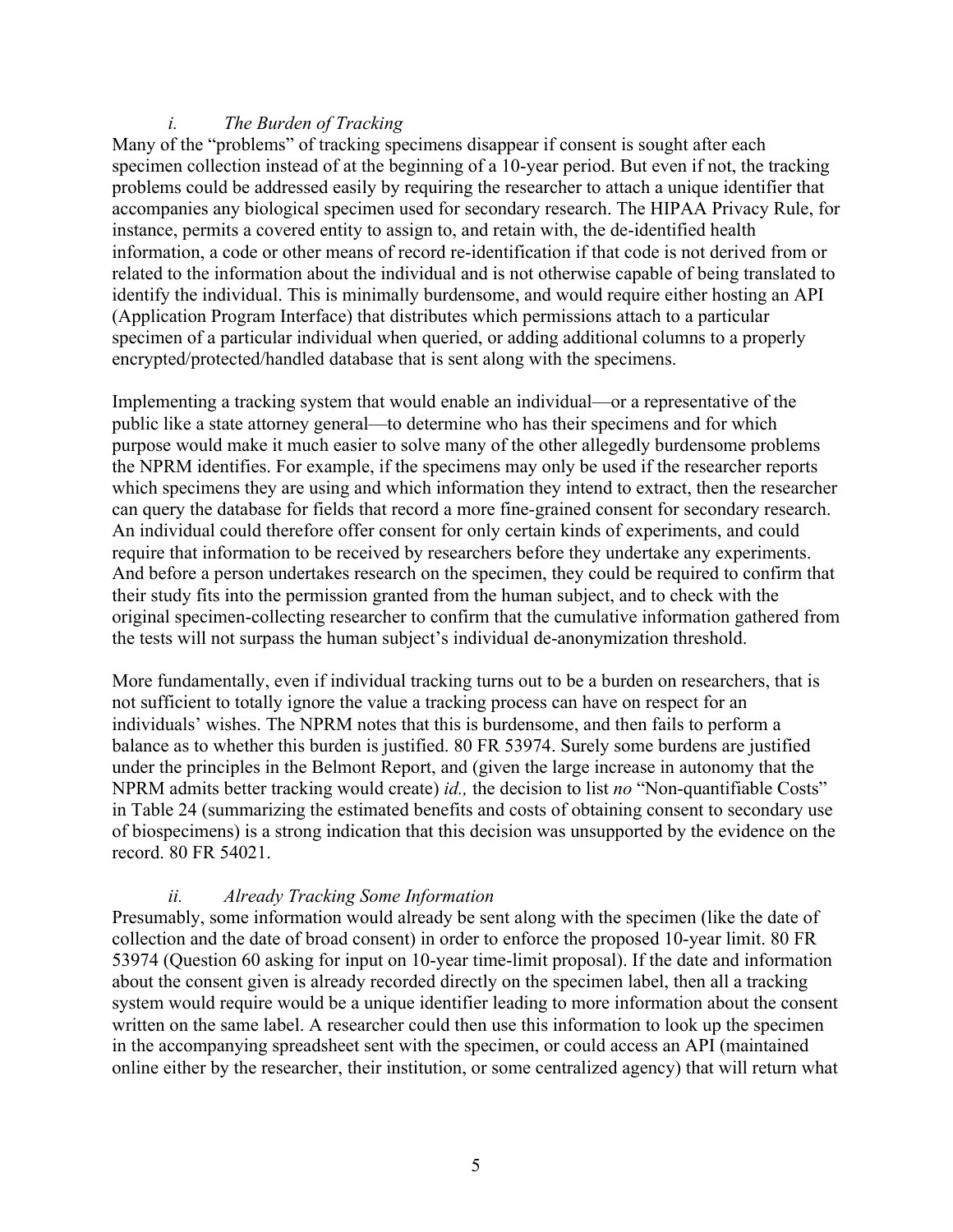specific secondary research consent the individual who provided the specimen gave and which tests have already been performed on this specimen.

## *iii. Aggregating Tests' Impacts on Patient Privacy*

This tracking would also help solve one of the other major problems this NPRM elides. Again, Question 61 asks "whether broad consent to secondary research use of information and biospecimens collected for non-research purposes should be permissible without a boundary, or whether there should be a time limitation or some other type of limitation on information and biospecimens collected in the future that could be included in the broad consent as proposed in the NPRM."

It is imperative that the concept of informed consent for secondary research reflect society's knowledge that individual tests can produce measurements that—when aggregated—can lead to identification. More specifically, this can permit either the public or researchers to associate the subject with biological, biographical, and behavioral facts that the subject might expect to remain private.

An IRB—when reviewing a proposed test—should be aware of all of the tests proposed and performed on a particular specimen, and on all specimens linked to the broad consent given, so that the IRB can know the history of this individual's specimens and assess whether this proposed research will tip the scales.

# **IV. Review of Exclusion Determinations**

Questions for public comment 27-33 concern the NPRM's proposal for policing the boundary between exempt and non-exempt activities. 80 FR 53956-57. Although § \_\_\_.101(c) does announce that the department or agency head retains the final judgment as to whether "a particular activity is covered by this policy"—presumably under all of §\_\_\_.101(b)—this section is far too deferential to both the researcher and the department/agency head.

Our primary concern here is to preserve meaningful oversight, which we believe requires afterthe-fact accountability. The NPRM must lay out a more substantive process mandating more than one level of appeal/review by a human in all but the most clear-cut examples. Because this is a uniquely dispositive decision, in order to provide certainty that the department or agency head actually considers the "ethical principles of the Belmont Report" HHS should consider whether to include in the Common Rule a sanction or private cause of action against the researcher and the department or agency head for erroneously granting an exemption.

Question 27 asks "how likely it would be that institutions would allow an investigator to independently make an exempt determination for his or her own research without additional review by an individual who is not involved in the research and immersed in human research protection e.g., a member of the IRB Staff." But likelihood is the wrong question. The correct question is—if *any institution* might allow this non-IRB-reviewed process, how can human subjects be protected?

It is extremely likely that—absent an explicit prohibition—some institution will trust an investigator to report their own activities and choose what to report to the funding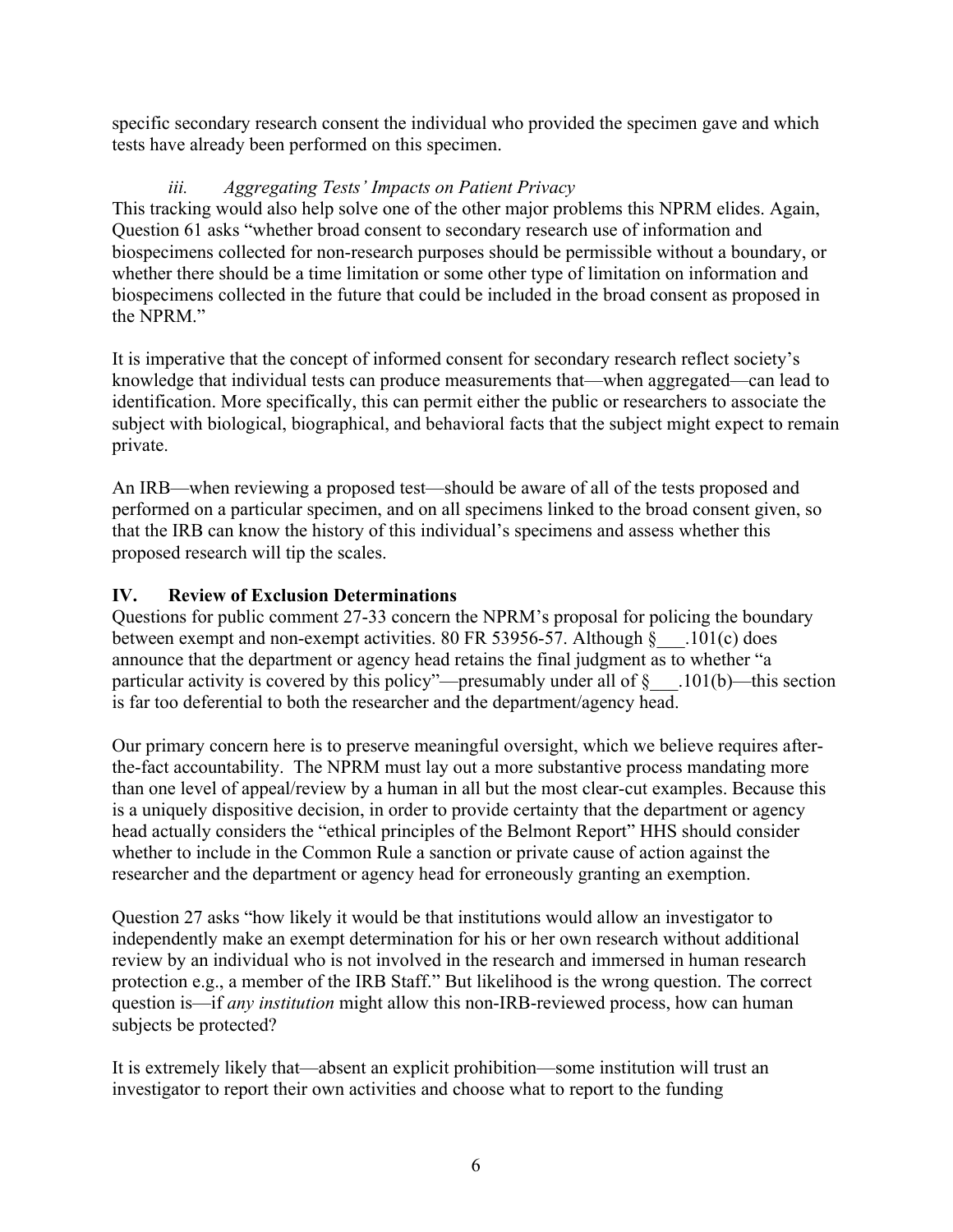department/agency. Deciding to exclude this prohibition because HHS assumes it will not be violated often enough ignores the history and purpose of the Common Rule. Why assume compliance? Why not set it as a minimum requirement—the violation of which is punishable? Any institutions that fall below this threshold—which HHS apparently believes is an important safeguard—will then be in violation of the Common Rule. Any parties who in any event would have required IRB (or a similar) review of this exemption determination will not be impacted at all. Therefore, if this review is as straightforward as the NPRM seems to believe, then the only danger the requirement imposes falls on those institutions that take an inordinate risk.

Questions 28 asks for public comment on "whether an investigator would be able to contrive his or her responses to the automated exemption decision tool in order to receive a desired result i.e., an exempt determination, even if it does not accurately reflect the research activities." If the tool does anything but approve the most obvious cases, the answer is yes. The only way to catch those who will "contrive his or her responses" is to build review by humans into the system in all but the most obvious cases. The NPRM should reflect this preference, and state clearly that the automated system will only be useful for screening out the easy cases.

Even if not all of these decisions are reviewed, HHS should designate some subsets that definitely are reviewed. For example, we believe that the proposed Rule should contain an explicit guarantee that a person makes the following in-or-out decisions on a record that permits meaningful review (some of which are discussed in more detail in IV.A and IV.B *infra*):

- Whether an activity is epidemiological research or a public health surveillance activity. *See* 80 FR 53949.
- What are "related analyses" under the Intelligence Surveillance Activity exception. *See*  80 FR 53950.
- Whether a particular proposed activity falls is one of the permitted "related analyses" in this Intelligence Surveillance Activity exception. *See id.*

For all but the easiest cases, even if HHS drafts a uniquely comprehensive and thoughtful tool for eliciting responses, there will be ways of describing research that evade any automated tool detection. Language is fungible. Cases based solely on the interpretation of statutory or regulatory language routinely go through administrative review and two lower levels of Article III courts before they land at the supreme court and elicit sharply divided decisions. *Cf. Nat. Fed. of Indep. Bus. v. Sebelius*, 132 S. Ct. 2566 (2012) (determining that individual mandate was a "tax" under the Constitution, but was not a "tax" under the Anti-Injunction Act). An individual investigator reviewing an online automated form will have the opportunity to respond to even the best formulated questions with answers that are not false, but which will evade revealing the relevant information that would trigger review.

Therefore, as for Question 33, the proposed audit requirement would be a necessary but insufficient component of a review process that adequately reflects the balance required by the Belmont Report. 80 FR 53957.

### **A. Intelligence Surveillance Activity Exemption**

One of the more problematic exemption-decisions will be about whether an activity is an intelligence surveillance activity under  $\S$  ... 101(b)(1)(vi). Oddly, the NPRM does not seek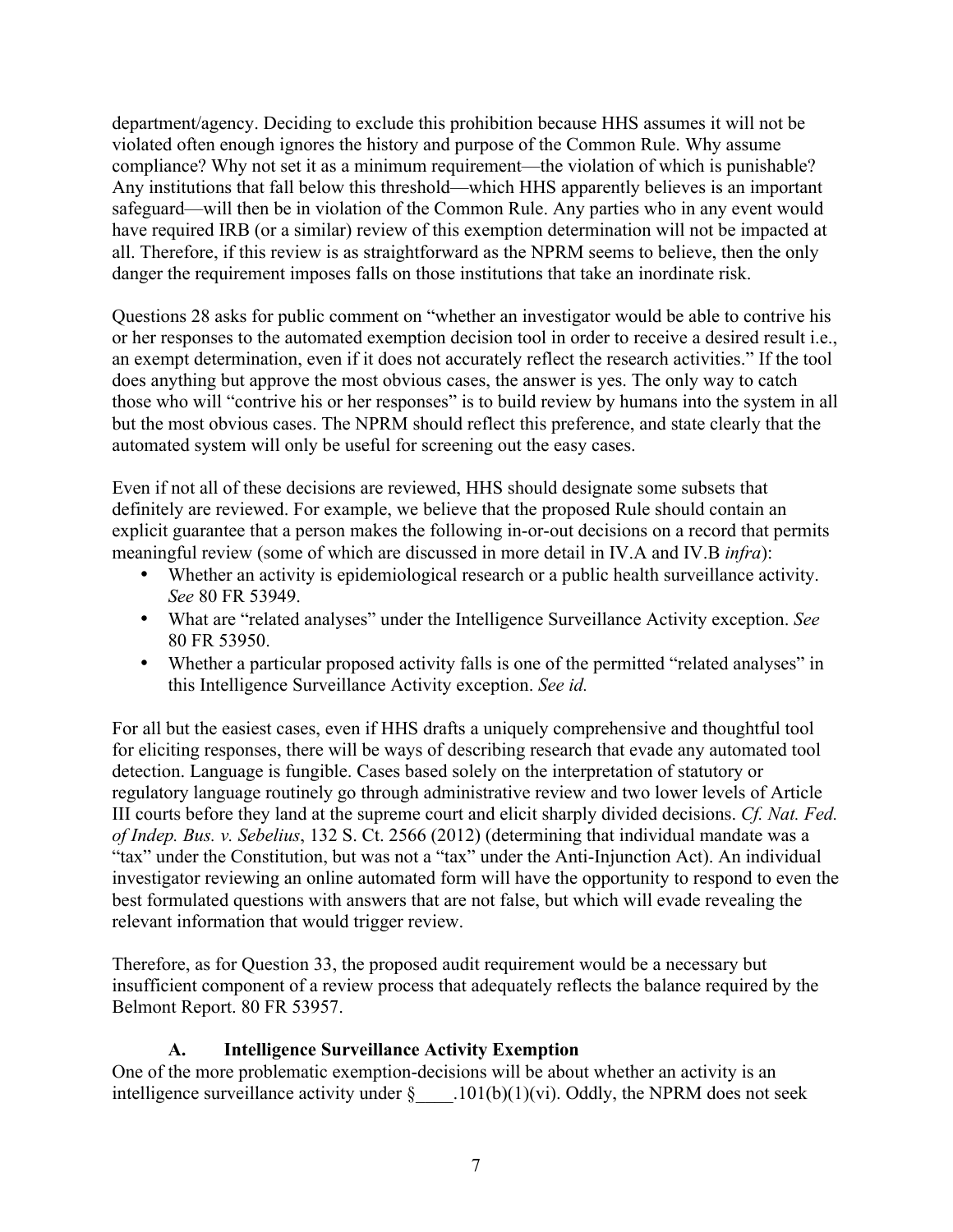public comment addressing this particular exemption. *See* 80 FR 53950. This determination should be subjected to a particularly stringent review process because of these agencies' long histories abusing human subjects through creative interpretation of their mandates. *See Project MKULTRA, The CIA's Program of Research in Behavioral Modification: Joint Hearing of Select Comm. on Intelligence and Subcomm. on Health and Sci. Research of S. Comm. on Human Resources*, 96th Cong. 69-72 (1977) (Appendix A),

http://www.nytimes.com/packages/pdf/national/13inmate\_ProjectMKULTRA.pdf; *see also*  Memorandum from John C. Yoo, Office of Legal Counsel, U.S. Dep't of Justice to William J. Haynes II, General Counsel of the Department of Defense, *Re: Military Interrogation of Alien Unlawful Combatants Held Outside the United States*, (Mar. 14, 2003), https://www.aclu.org/files/pdfs/safefree/yoo\_army\_torture\_memo.pdf.

As a preliminary concern, the NPRM claims to be "codify[ing] the current interpretation of the Common Rule." 80 FR 53950. It is unclear to us what authority supports this claim. This was not apparent from the ANPRM, and is not identified in the NPRM. Second, if HHS believes that this authority justifies the exemption, it should identify the reasoning it found persuasive when deciding to codify the existing interpretation. At present, it is doubtful that this claim is supported by the record.

The NPRM includes "surveillance activities and related analyses" in the exemption, and HHS should offer more guidance as to what the undefined "surveillance activities" refers to, and what "related analyses" will qualify for this proposed exemption. They apparently must be "related" to "surveillance activities," but this offers practically no limitation to an intelligence community with a history of expansively interpreting limited exemptions. There should be a discussion, a representative list, or at a minimum a modifier added here to give future courts or administrative law judges some sort of applicable standards to apply if a dispute arises.

In addition, the NPRM should clarify that the exemption only applies to biospecimen analysis if the biospecimen was collected for that particular use, and by a "defense, national security, or homeland security authority solely for authorized intelligence, homeland security, defense, or other national security purposes." 80 FR 53950. As presently written, the language appears to potentially allow for the "use" of a biospecimen that was "collected" by a different agency, "collected" for a different purpose, or both.

This is especially problematic given that HIPAA's national security exception currently permits doctors, hospitals, and any other "covered entity" to disclose individual health information "to authorized federal officials for the conduct of lawful intelligence, counter-intelligence, and other national security activities authorized by the National Security Act" without patient authorization. 45 C.F.R. § 164.512(k)(2); *see* https://www.eff.org/issues/national-security-andmedical-information.

HHS should clarify that the NPRM language only allows for an exemption if a listed agency collected *and* used the biospecimen for a specific covered purpose, or for multiple purposes defined *ex ante* the collection. It would be perverse indeed for the updated Common Rule to quietly facilitate the creation or expansion of a permanent intelligence community biospecimen bank.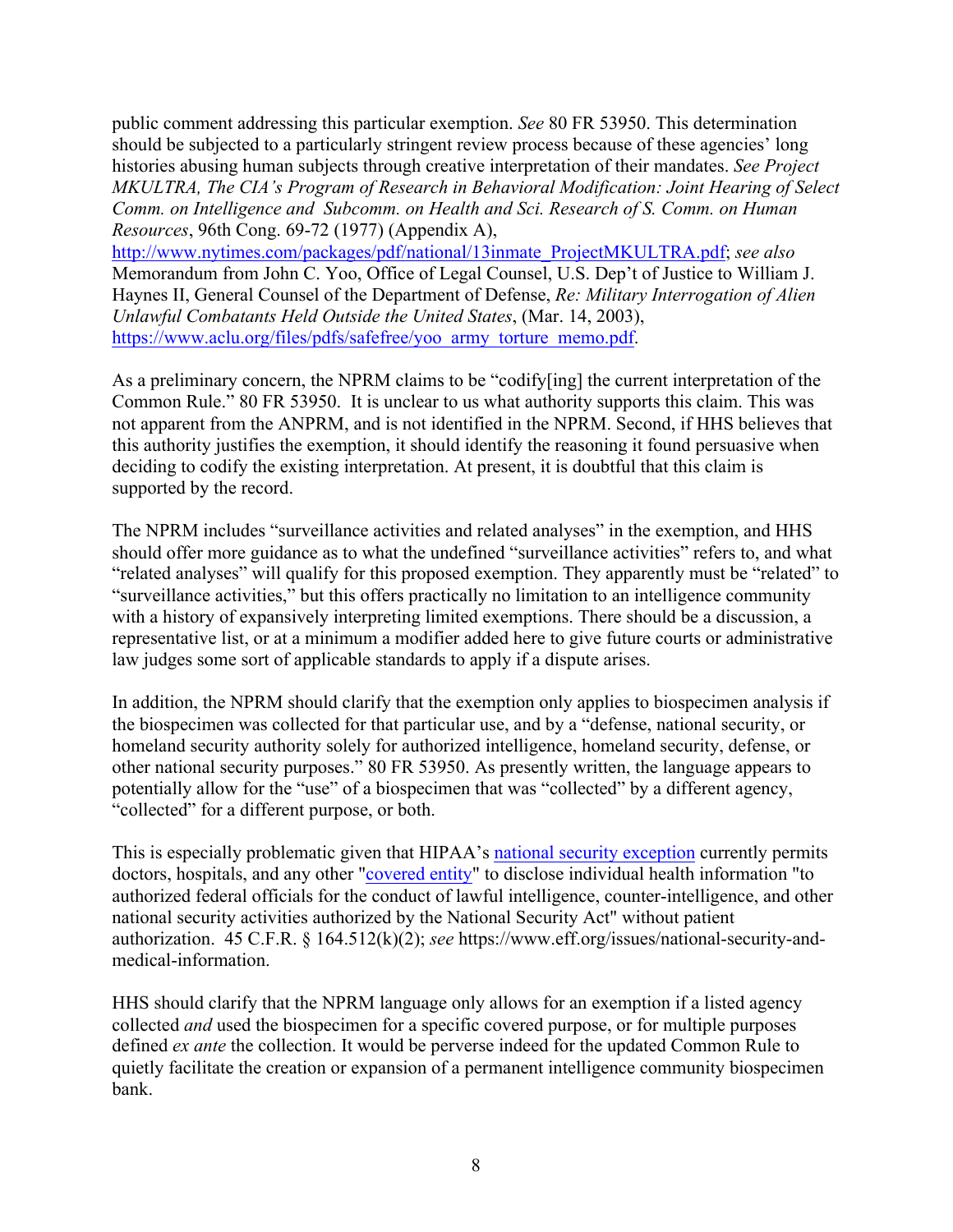# **B. Public Health Surveillance Exemption**

We are also concerned with the public health surveillance exemption under  $\S$  . 101(b)(1)(v). Although this exemption is more fully fleshed out than the intelligence surveillance activity exemption, it still has significant problems.

This exemption permits for data collection that would enable public health authority to predict a public health outbreak. The NPRM should include explicit limitations on which kinds of data can be collected before the activity falls outside of this exemption and an IRB is required. Currently the NPRM asserts that the difference between "epidemiological research" and "public health surveillance" can be determined by analyzing "the purpose or context in which the investigation is being conducted and the role of the public health authority." 80 FR 53949. This should explicitly include an instruction to examine the kind of data being gathered, and should note a presumption that an activity is "epidemiological research" if it collects non-specimen data that correlates—or would be expected to correlate—to sensitive biographical/biological and lifestyle attributes.

### **V. Disclosure of Surprising Results to Human Subjects**

Section  $104(f)(2)$  demonstrates that the NPRM prioritizes receiving benefits from secondary research on biospecimens too strongly over considering the interests of the human subjects who provided that biospecimen. Specifically, if exempted research comes up with a surprising result that would be of interest to an individual, there is no IRB or federal review mandated to determine whether those who were studied to discover this information should be able to directly benefit from this information.

HHS justifies this by deciding that the IRBs and federal agencies do not have any special expertise in determining whether information is sufficiently important and useful to justify reaching out and informing people that their specimens were still being analyzed. *See* 80 FR 53967. HHS claims that the IRBs' decisions would create unjust "variability," 80 FR 53967, but this assumes that IRB review duplicates the researcher's original decision process, and ignores the positive benefits of the process of memorializing and justifying one's decisions to an impartial observer.

Given the positive benefits of implementing a tracking system as discussed above, the minimal logistical and monetary cost of this implementation, and the ease with which a researcher could track down the identity of a human subject if necessary, the Belmont Report principles favor requiring a researcher to present results to a reviewer to determine when it is necessary to spread some of the research's benefit back to those generous enough to provide consent for the tests. As we noted in our ANPRM comments, "A significant segment of the public harbors a deeply rooted mistrust of medical research. They do not trust physicians and scientists to be open and honest with them. They fear that the privacy of their medical records will not be respected. They believe that someone somewhere is making a lot of money off of drugs and biological products that were developed using pieces of tissue from people who now are entitled to a piece of the profits. *The Immortal Life of Henrietta Lacks* speaks to that skepticism, and above all is the vivid testament of how the Lackses feel they've been treated by physicians, researchers, journalists,